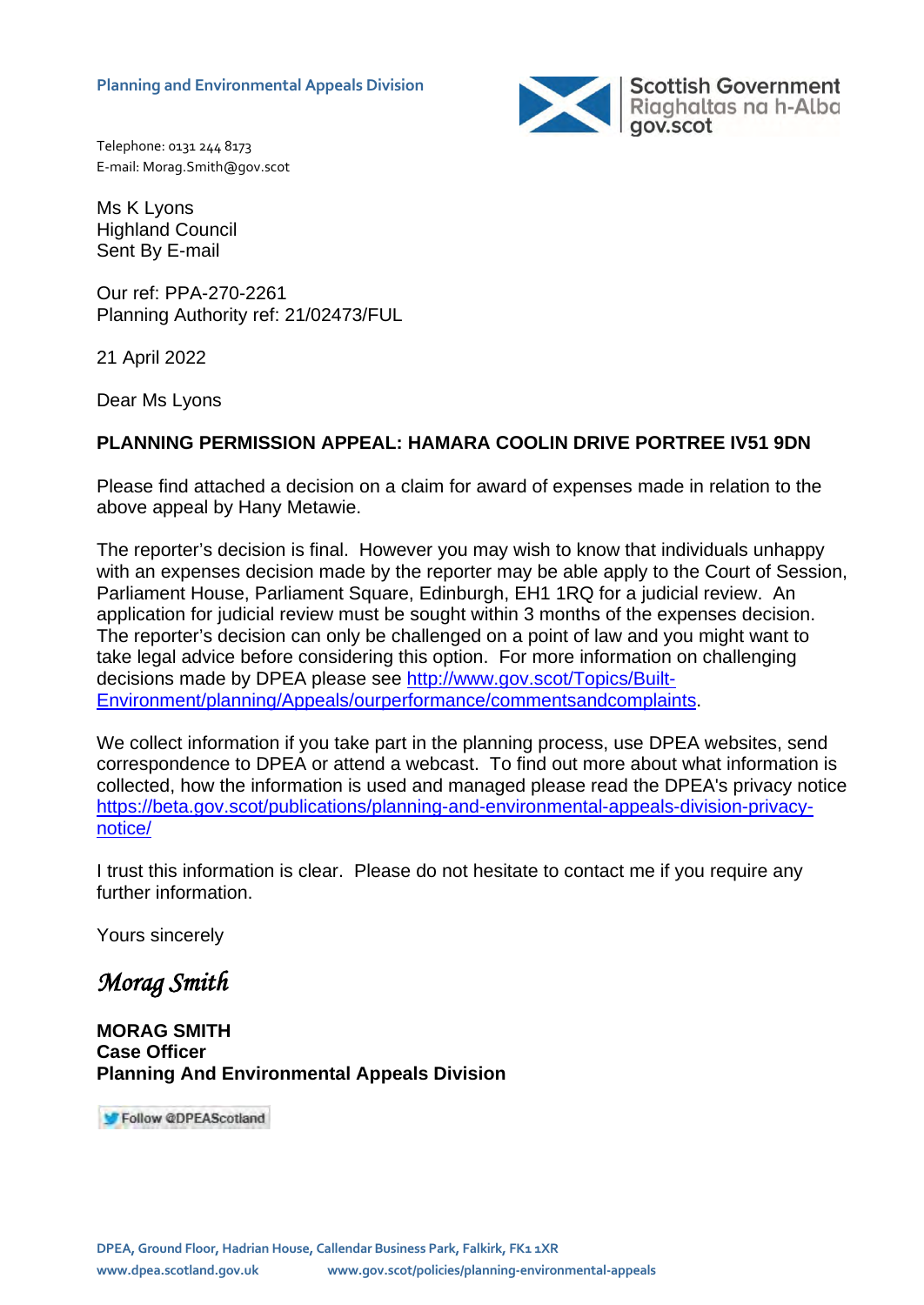Planning and Environmental Appeals Division Hadrian House, Callendar Business Park, Falkirk, FK1 1XR E: dpea@gov.scot T: 0300 244 6668 Claim for an Award of Expenses Decision Notice



Decision by Michael McGlynn, a Reporter appointed by the Scottish Ministers

- Appeal reference: PPA-270-2261
- Site address: Hamara, Coolin Drive, Portree, INV51 9DN
- Claim for expenses by Mr Metawie against the decision by The Highland Council
- Date of site visit by reporter: 16 February 2022

Date of decision: 21 April 2022

## **Decision**

I find that The Highland Council has not acted in an unreasonable manner resulting in liability for expenses and in exercise of the powers delegated to me, I decline to make any award.

## **Preliminary matter**

My decision on the merits of the appeal to which this expenses claim relates is issued separately.

## **Reasoning**

1. Scottish Government Circular 6/1990: awards and expenses provides that awards of expenses do not follow the decision on the planning merits and are only made where each of the following tests is met:

- the claim is made at the appropriate stage of the proceedings;
- the party against whom the claim is made has acted unreasonably; and,
- this unreasonable conduct has caused the party making the application to incur unnecessary expense, either because it should not have been necessary for the case to come before the Scottish Ministers for determination or because of the manner in which the party against whom the claim is made has conducted its side of the proceedings.
- 2. In relation to the first test, the claim was made at the appropriate stage.

3. In seeking an award of expenses, the appellant has indicated that he complied in full with the council's requirements and addressed concerns from objectors throughout the application process. The appellant goes on to say that the appeal procedure should have been unnecessary had the council accepted the recommendation by planning officers. In turn, costs have been incurred by the appellant and the agent in respect to the appeal.